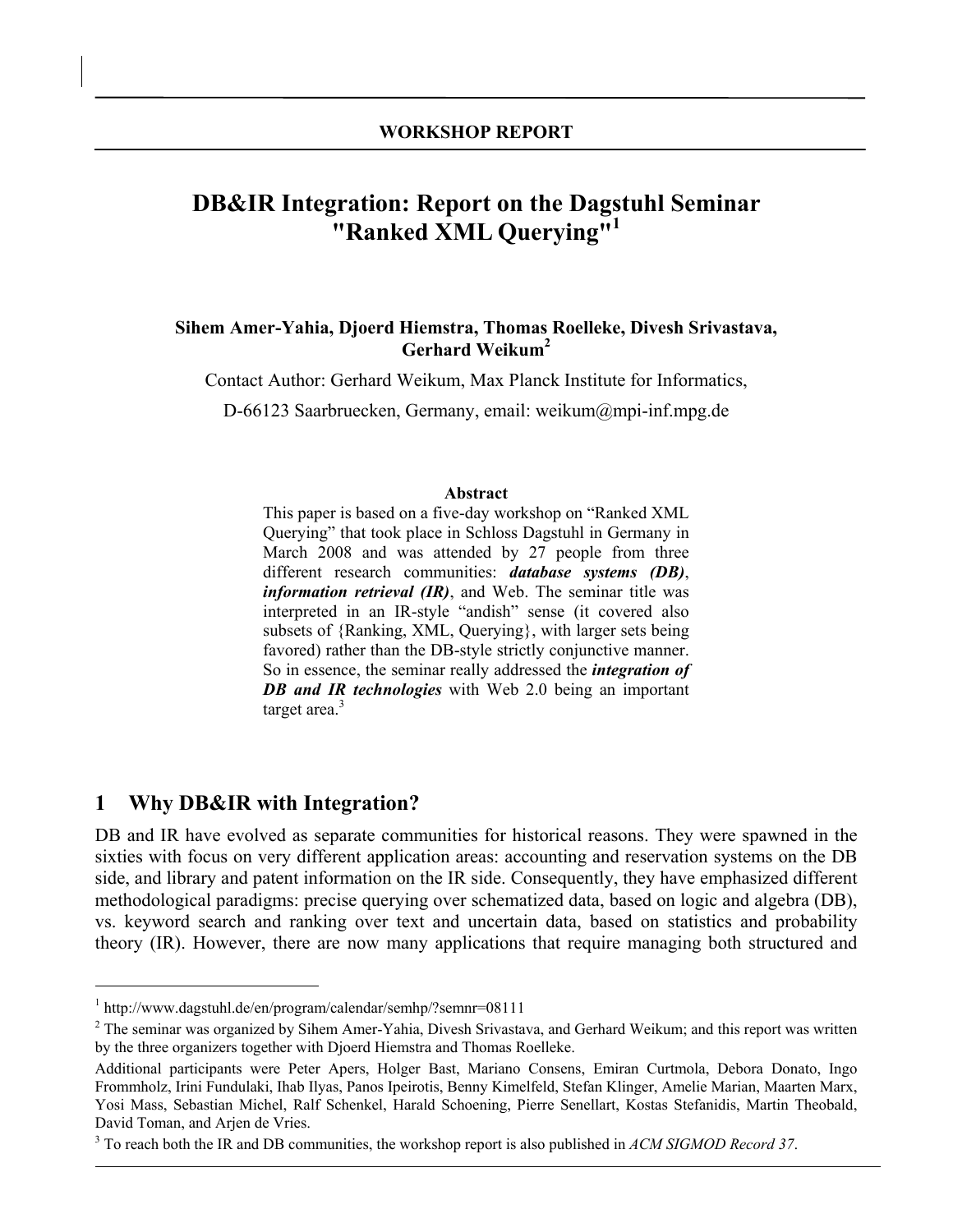unstructured data and thus mandate serious consideration on how to integrate the DB and IR worlds at both foundational and software-system levels. These applications include Web and Web 2.0 use cases as well as more corporate-oriented scenarios such as customer support and health care. All three communities that participated in the seminar (DB, IR, Web) agreed on the importance of the general direction and came up with ten tenets, from different viewpoints, on why DB&IR integration is desirable.

**DB1**: Preference search over travel portals or product catalogs often poses a *too-many-answers* problem. Narrowing the query conditions can easily overshoot by producing too few or even no results; in general, interactive reformulation and browsing is time-consuming and may irritate customers. Large result sets inevitably require ranking, based on data and/or workload statistics as well as user profiles.

**DB2**: Adding *text-matching* functionality to DB systems often entails approximate matching (e.g., because of misspellings or spelling variants) and, when text fields refer to named entities, leads into record linkage for matching entities (e.g., to reconcile William J. Clinton and Bill Clinton or M-31 and the Andromeda nebula). Naturally, approximate matching by similarity measures requires ranking.

DB3: It has become the norm that applications access multiple databases, often with a run-time choice of the data sources. Even if each of these sources contains structured, exact data records and comes with an explicit schema, there is no unified global schema unless some magic could perform perfect on-the-fly data integration. So the application program has to cope with the *heterogeneity* of the underlying schema names, XML tags, or RDF properties, and queries need to be schema-agnostic or tolerant to *schema relaxation*. In addition to this fact of life, many application builders (e.g., for escience portals) do not want to start with a lengthy schema design process and rather want to be immediately productive by first entering data and only later adding and evolving metadata in a *pay*as-you-go manner.

DB4: Textual information contains named entities and relationships between them in naturallanguage sentences. These can be made explicit by *information extraction* techniques (pattern matching, statistical learning, NLP). This can potentially lead to large knowledge bases whose facts, however, exhibit some uncertainty. Querying the extracted facts thus entails the need for ranking. Moreover, it is often desirable that such information can be conveniently queried using keywords rather than sophisticated expressions in SQL or XQuery. With the extracted data organized in graph structures, this entails new research problems like determining when keyword occurrences are interconnected in a meaningful way and efficiently computing answers in ranked order,

IR5: *Digital information* really comprises both record-oriented and document-oriented data. The DB and IR fields have *common roots* even before the two areas became historically and somewhat artificially separated. In the fifties, Hans-Peter Luhn foresaw computer-based business intelligence and invented automatic indexing; this line of research led to text IR, but included what would now be seen as DB issues. It may be noteworthy that Luhn started his career with a punchcard-based algorithm for searching files of chemical compounds. Another anecdotal evidence for DB&IR commonalities is that both HTML/XML and thus the prevalent Web formats and the relational DB technology can be traced back to IBM Almaden, namely, to the seminal works of Charles Goldfarb and Ted Codd.

IR6: Information in digital libraries, enterprise intranets, e-science portals, and business-oriented Web sites is increasingly demanding *structured IR* that goes beyond keyword search by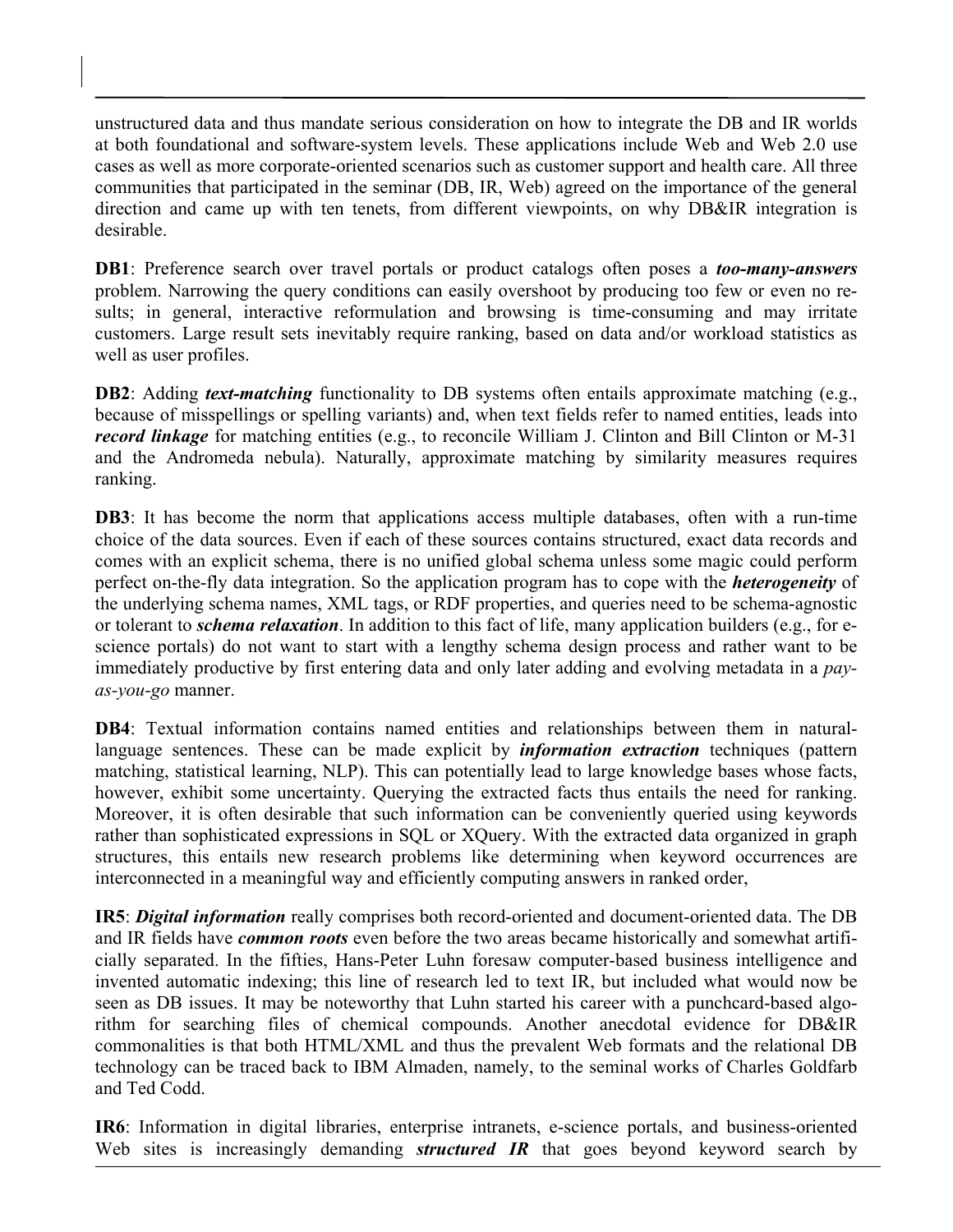understanding attributes, XML tags, and metadata. The most successful approach along this line is the *faceted IR* paradigm that underlies most Internet merchant sites for product search, result refinement, and interactive exploration.

IR7: Search-result *personalization*, adapting to the information-oriented tasks of the user, and proactive support for the user's information needs, are key directions towards better search precision/recall and user satisfaction. To this end, user preferences and profiling based on the user's long-term history of queries, clicks, and data usage, can be exploited, but also short-term behavior in the context of the current task needs to be considered. Such approaches are already pursued for Web, news, and blog search, and have enormous potential especially for individualizing and thus enhancing desktop search.

IR8: Recognizing and tagging entities in text sources allows *entity search* queries about electronics products, travel destinations, movie stars, etc., thus boosting the search capabilities on intranets, portals, news sites, and the business- and entertainment-oriented parts of the Web. Likewise, extracting binary relations between entities and also place and time attributes can pave the way towards semantic IR on digital libraries (e.g., PubMed), news, and blogs. Such capabilities are also a key asset for opinion mining and natural-language question answering.

Web9: As the surface Web is more and more dominated by portals, dynamic content loading (using Ajax and CMS's), data feeds, and mashups, understanding and querying the so-called **Deep Web** (aka. Hidden Web) of structured databases underneath the surface becomes an increasingly pressing issue.

Web10: Modern *Web 2.0* platforms for user-generated content and social networks have a mix of structured and unstructured data such as photos or videos with rich metadata, and an additional wealth of user-behavior and community information like tagging, rating, recommendations, friendships and other social relations, and so on.

Notwithstanding the general sense of agreement, the three communities also expressed major cultural and technical differences. For example, DB3, IR6, and Web10 all address the need for structure, whereas DB3 emphasizes relaxation of structure, IR6 emphasizes adding structure to information, and Web10 takes a mix of structured and unstructured data for granted. As another example, DB2, DB4, and IR8 address the need for named entities resulting from NLP techniques, whereas DB2 and DB4 emphasize approximate matching and ranking, and IR8 emphasizes adding relationships between entities. Generally, what this paper refers to as DB&IR integration would be naturally called IR&DB integration for the IR community, and the Web folks would not resist occasional remarks that the Web has come with its own software technology and has been very successful by ignoring both standard DB systems and traditional IR engines. These cultural and technical differences are partly reflected in the topics discussed below.

## 2 Hot Issues and Emerging Themes

## 2.1 XQuery Full-Text Scoring and Ranking

Both DB and IR participants agreed that XQuery Full-Text, XQFT for short, is troublesome (the Web people did not seem to care about it). XQFT is the designated W3C standard, currently in draft mode, for incorporating text-matching, scoring, and ranking functionality into the XQuery language. It offers great flexibility for applications to customize their own tokenization (e.g., word/phrase/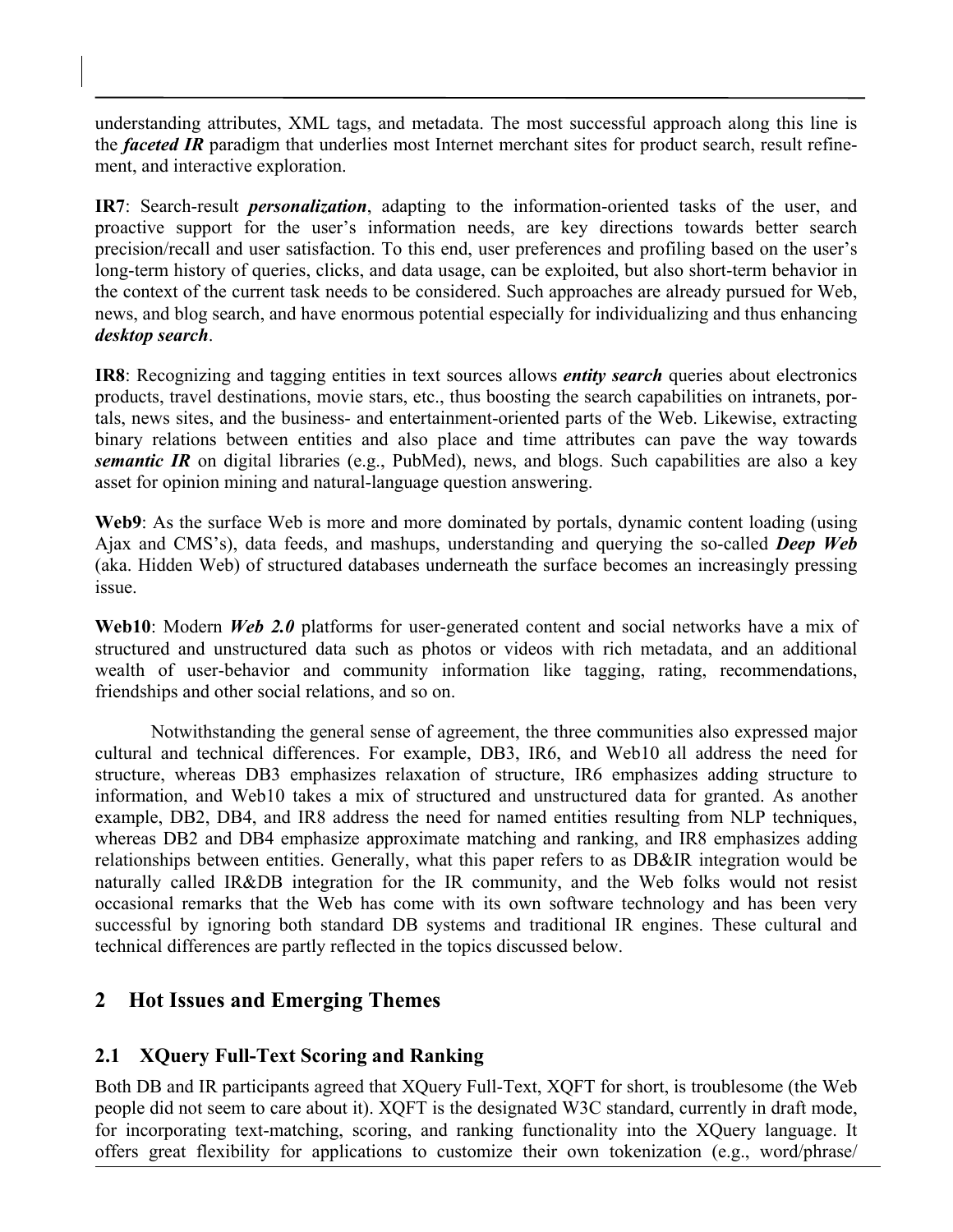name/sentence boundaries, stemming, etc.), thesauri, and scoring functions. However, this highly flexible programming comes with *semantic pitfalls*, and there is hardly any guidance for application developers on making appropriate use of the various operators and score-aggregation options.

For example, what are the semantic differences between searching for "Billy AND the AND Kid", "Billy OR the OR Kid", or "(Billy AND the) OR (the AND Kid)", or the phrase (sequence) "Billy the Kid", in the same XML element or spread across arbitrary elements? Is the phrase search guaranteed to return a subset of the conjunctive search? Is the ranked result list of the former a prefix of the latter's result? What if the conjunction is expressed at the XQuery level rather than in the text condition? For example, are the three conditions 1) Sa ftcontains "Billy" ftor "Kid", 2) Sa ftcontains ("Billy", "Kid"), 3)  $\delta a$  ftcontains "Billy" or  $\delta a$  ftcontains "Kid" equivalent formulations, and if so, are they guaranteed to produce the same rankings and therefore the same top-10 results for any IR model instantiation? How does the tokenization plug-in affect the outcome? How do scores for primitive conditions propagate into scores for composite subqueries?

IR people felt that the scoring facilities for XQFT were mere ad-hoc and restricted, since the XQFT approach lacks the theoretical underpinnings of modern IR models like probabilistic IR or statistical language models. Such IR models have a range of desirable properties including sound reasoning about score composability. Also, the XQFT property that all scores – even for subquery results – must be between 0 and 1 seems very limiting and would rule out a straightforward implementation of some of the most successful IR scoring functions such as BM25 or log-likelihood ratios. DB people, on the other hand, felt that a clean algebraic approach would help for reasoning about equivalent query formulations (execution plans). When users formulate different queries that are not really equivalent in the underlying algebra, DB people would blame it on the user (i.e., programmer in the case of XQFT). IR people would be more concerned about users understanding the principles behind the scoring model. For example, how do global statistics about idf values or average document/element lengths affect the scoring? How can such aspects be incorporated into XQFT? Can application builders really cope with the flexibility of XQFT?

#### 2.2 Search with Context

DB applications seem to be getting more and more user-oriented (bringing the field closer to IR where awareness of human-user aspects has a long tradition), as opposed to the classical, now perfectly mastered, business-platform applications. Examples are personalized Web exploration, desktop search and personal information management, and social networks. This trend raises the issue of how to take into account the *context* in which a user poses queries and explores information. The context includes environmental parameters like the location, time, device, and situation (e.g., business meeting vs. tourist tour) of the user, but should also consider inherent preferences and longterm behavior of the individual. For the latter, building and maintaining user profiles is a popular approach, based on statistics about prior queries, clicks, and others actions in the user's history. The profile may in turn be encoded in the form of constraints and rules that can drive query rewriting for simple relational queries or sophisticated XQuery programs. Of course, such approaches have a long tradition in IR, but relevance feedback, query expansion, user-specific result ranking, and other related techniques were mostly explored for keyword search; the structure of XML data adds opportunities as well as research challenges.

A particularly intriguing case for context-aware functionality, customized to an individual user, is **desktop search**. Path labels of email folders and directory paths, along with attributes about dates, authors, and other context, and content keywords together provide powerful ways of searching and ranking. All this can be cast into XML-centric DB&IR methods; particular attention needs to be paid to approximate matchings of paths and other sub-structures as users often do not remember their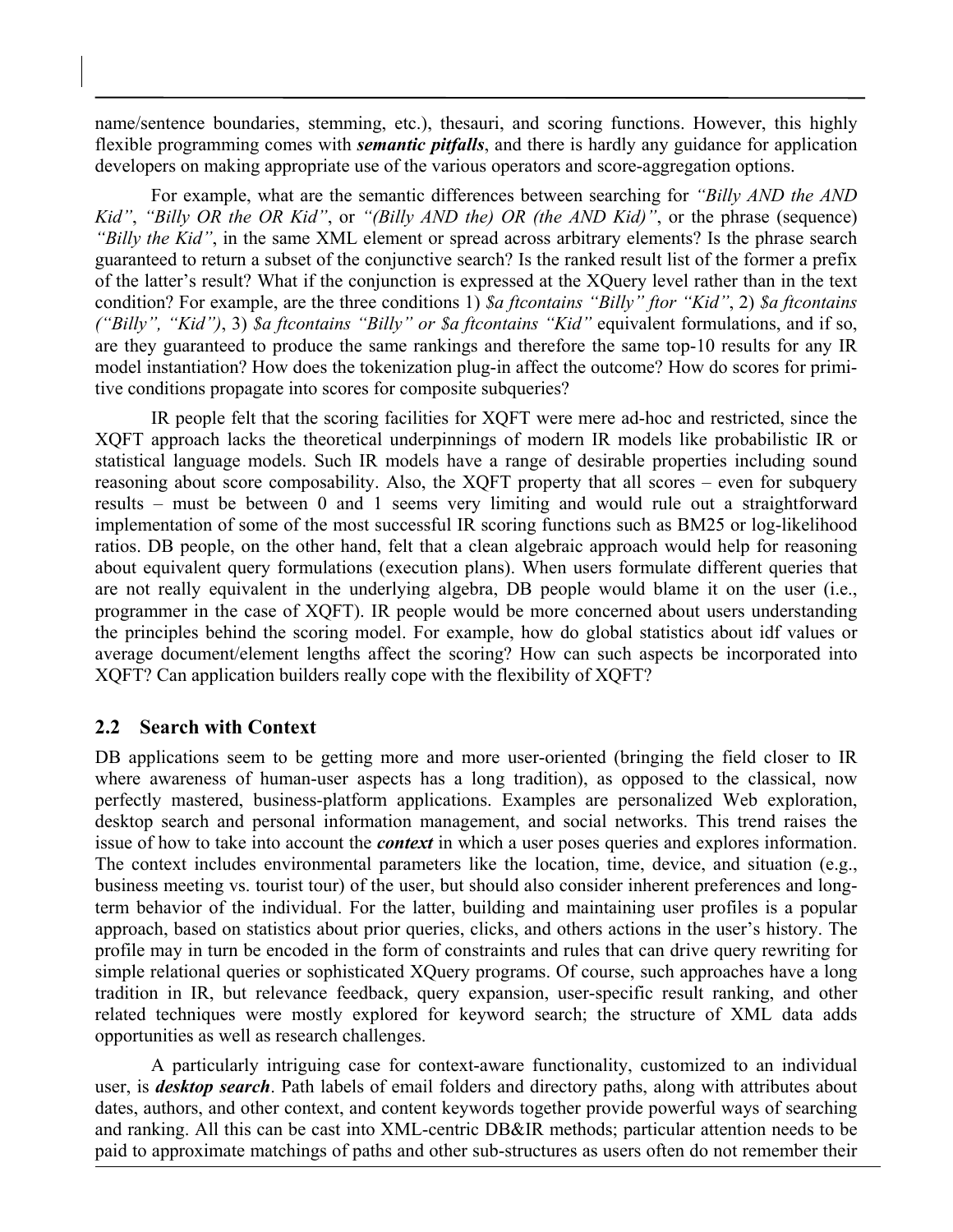directories that well. But the potential goes way beyond XML similarity search: unlike in a Web setting, the user's own desktop data (i.e., the file system on her PC or mobile device) can be analyzed in a much deeper way for more expressive and strongly individualized rewriting, expansion, and ranking strategies. Last but not least there are great opportunities for observing the user – on the client side without any privacy breaches – and customizing system actions to the current task of the user. For example, the last few emails read, the last few new items seen on a Web site, the last few MP3 songs listened to, or the last few incoming phone calls provide clues about the user's current information needs and can enable opportunities for task-oriented search and even proactive information supply.

### 2.3 Ranking over Uncertain Databases

The best years of exact data seem to be over. Most of the interesting applications face uncertain data for various reasons: 1) in sensor networks there are natural and unavoidable sources of measurement errors so that the data often needs to be interpreted in view of the error variance or with confidence intervals; 2) in Web 2.0 forums, the most valuable data is manifested in social recommendations and ratings; but this "wisdom-of-crowds" data can only be interpreted in statistically aggregated form, with natural uncertainty; 3) information integration and pay-as-you-go data-acquisition applications are bound to end up with missing values, inconsistent values, and multiple alternatives for critical fields or entire records; consequently, querying the resulting data amounts to searching a potentially huge number of "possible worlds"; 4) as text continues to be prevalent in content production in news, blogs, and literature, information-extraction methods are the way to lift text statements into valueadded relational facts; however, this process is inherently error-prone so that confidence-aware search and support for exploring uncertain data are crucial.

In all these settings, the *uncertainty* that arises from different "*possible worlds*" strongly suggests ranking of query results. Thus, top-k queries are a dominant part of the workload, and this calls for efficient algorithms and a smart query optimizer. While top-k queries over "hard" data, such as multimedia features, frequency values in traffic logs, or precomputed scores in IR-style inverted lists, have been intensively studied, there is little work on the situation when the uncertain data incur an additional dimension of combinatorial choices. Optimizing top-k queries over a "possible-worlds" dataset or social-network-based ratings, where each user may be seen as a "possible world", poses great challenges for the DB community. At the same time, the ranking should follow a principled model, for example, based on a generative stochastic process; this aspect is in the main expertise of the IR community. Needless to say that ranking semantics and computational complexity and thus efficient algorithms are intertwined and should, therefore, be best considered together. And to reassure the DB hardcore folks: yes, the ranking (ordering) of search results is an aspect of query semantics, although it may be based on a statistical model.

## 2.4 Light-weight DB&IR Engines

For several years, there have been strong advocates against the heavy footprint, overly broad functionality, claim of universality, and thus hardly manageable complexity of the traditional brand of commercial database engines. In view of this discussion, various light-weight engines for DB&IR were presented at the workshop: open-source systems for XML IR (TIJAH based on a column store (MonetDB) and TopX 2.0 based on a homegrown file manager) and also the very-light-weight CompleteSearch engine for faceted IR with extensions for DB operations. An interesting discussion emerged from these presentations as to whether DB or IR is the better starting point for such a lightweight DB&IR or IR&DB kernel.